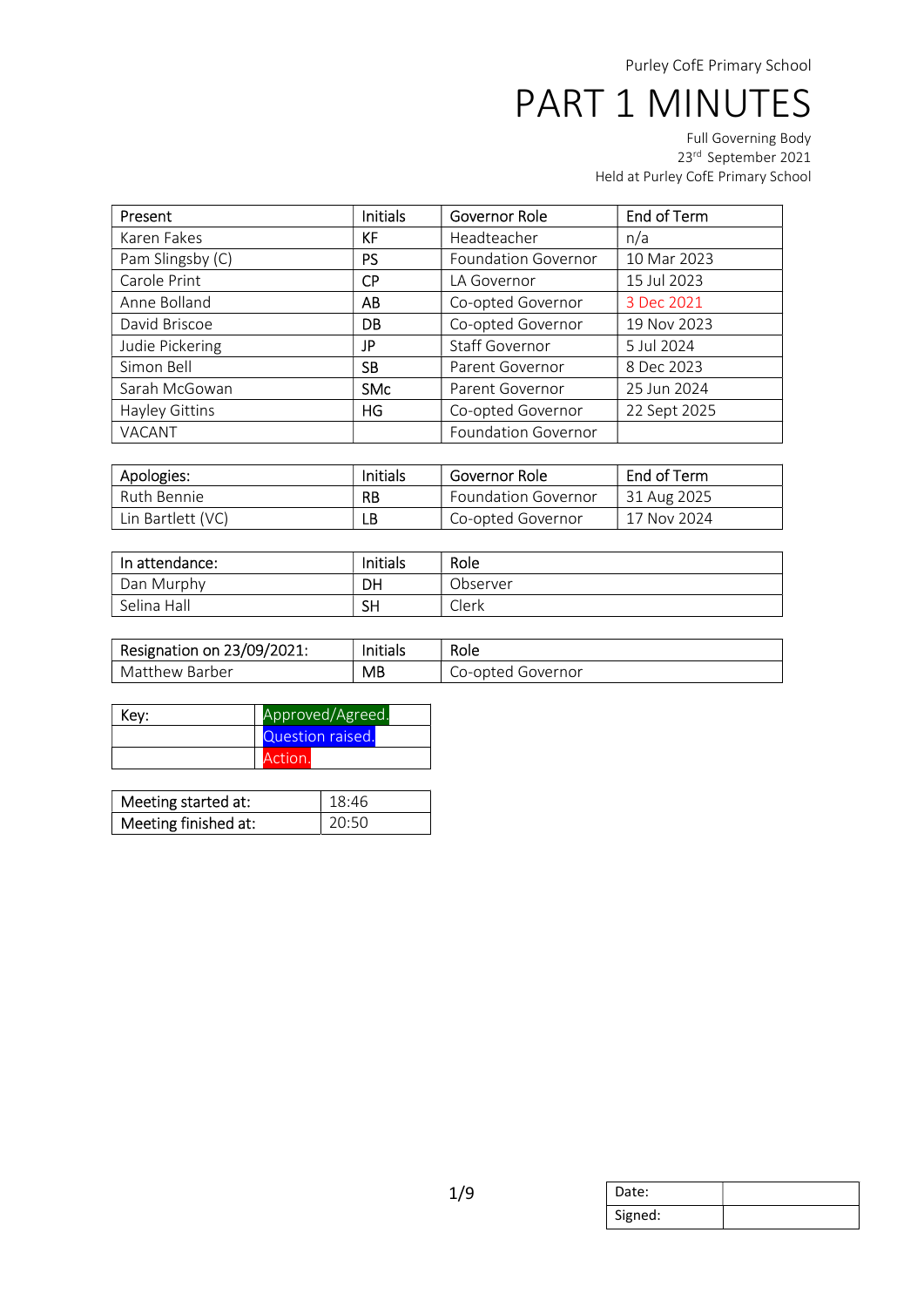| <b>Record of documents</b> |                                                                                                                     |             |                               |  |
|----------------------------|---------------------------------------------------------------------------------------------------------------------|-------------|-------------------------------|--|
| Item                       | <b>Document</b>                                                                                                     |             | <b>Added to Governor Hub:</b> |  |
|                            |                                                                                                                     | <b>Date</b> | Whom                          |  |
| Item $3.$                  | Election Guidance - Chairs, Vice Chairs, Parents and<br>ä,                                                          | 06/09/2021  | Clerk                         |  |
|                            | Staff - Sept 2019                                                                                                   |             |                               |  |
| Item 6.                    | School Development Plan 2021-2022 v4 July update<br>$\blacksquare$                                                  | 14/09/2021  | Clerk                         |  |
|                            | SEF updated July 21<br>÷                                                                                            |             |                               |  |
| Item 7.                    | Covid19 Risk Assessment Sept 21 - information only<br>$\blacksquare$                                                | 14/09/2021  | Clerk                         |  |
|                            | Contingency Outbreak Management Plan Sept 2021 -<br>÷                                                               |             |                               |  |
|                            | information only                                                                                                    |             |                               |  |
|                            | Code of conduct for staff_2021 - information only<br>$\overline{\phantom{a}}$                                       |             |                               |  |
| Item 8.                    | Changes to KCSIE for Sep 2021<br>$\blacksquare$                                                                     | 14/09/2021  | Clerk                         |  |
|                            | Keeping children safe in education 2021<br>۰                                                                        |             |                               |  |
|                            | (publishing.service.gov.uk)                                                                                         |             |                               |  |
|                            | Child Protection and Safeguarding Policy 2021-22                                                                    |             |                               |  |
|                            | Procedures for Managing Sexual Harassment                                                                           |             |                               |  |
|                            | September 2021                                                                                                      |             |                               |  |
| Item 10.                   | Valuing All God's Children July 2019<br>$\blacksquare$<br>$\overline{\phantom{a}}$                                  |             |                               |  |
|                            | Teaching and Learning and Data group - July 2021                                                                    | 14/09/2021  | Clerk                         |  |
| Item 11.                   | Charging for School Activities Policy September 2021<br>$\blacksquare$                                              | 14/09/2021  | Clerk                         |  |
|                            | Health and Safety Policy September 2021<br>ä,                                                                       |             |                               |  |
|                            | Standing Order - September 2021<br>$\blacksquare$                                                                   |             |                               |  |
|                            | Collective Worship Policy September 2021<br>$\blacksquare$<br>Lettings and Conditions of Hire Policy September 2021 |             |                               |  |
|                            | Security and CCTV Policy September 2021<br>$\blacksquare$                                                           |             |                               |  |
|                            | Debt Recovery Policy September 2021<br>$\overline{\phantom{a}}$                                                     |             |                               |  |
| Item 12.                   | Training Record 2021 to 2022<br>$\blacksquare$                                                                      | 14/09/2021  | Clerk                         |  |
|                            | Training available via Governor Services September<br>$\overline{\phantom{0}}$                                      |             |                               |  |
|                            | 2021                                                                                                                |             |                               |  |
| Item 13.                   | 14072021 FGB minutes Part 1 v1.0<br>÷,                                                                              | 06/09/2021  | Clerk                         |  |
| Item 14.                   | Purley FGB Action Register - September 2021<br>$\blacksquare$                                                       | 05/09/2021  | Clerk                         |  |
| Item 16.                   | Code of Conduct for School Governors, Members &<br>$\blacksquare$                                                   | 14/09/2021  | Clerk                         |  |
|                            | <b>Trustees 2021-2022</b>                                                                                           |             |                               |  |
|                            | Declaration Form - September 2021                                                                                   |             |                               |  |
|                            | Register of Business Interests - September 2021                                                                     |             |                               |  |

| Date:   |  |
|---------|--|
| Signed: |  |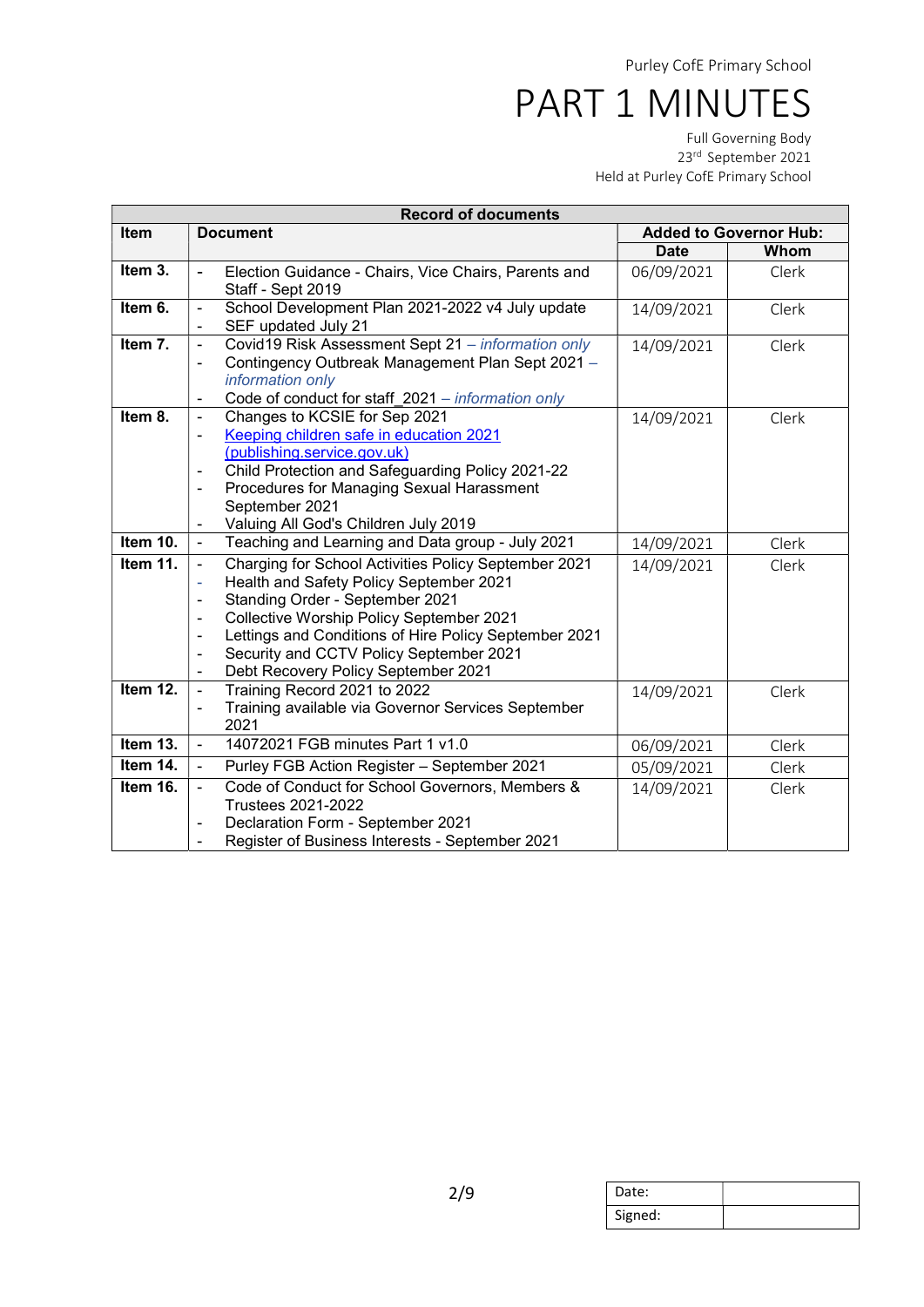| Item no | Description                                                                                                                                                                                                                                                                                                                                                                                                                                                                                                                                                                                                                                                                                                                                                                                                                                                 | Action                                                                                       |
|---------|-------------------------------------------------------------------------------------------------------------------------------------------------------------------------------------------------------------------------------------------------------------------------------------------------------------------------------------------------------------------------------------------------------------------------------------------------------------------------------------------------------------------------------------------------------------------------------------------------------------------------------------------------------------------------------------------------------------------------------------------------------------------------------------------------------------------------------------------------------------|----------------------------------------------------------------------------------------------|
| Item 1. | Those present and in attendance                                                                                                                                                                                                                                                                                                                                                                                                                                                                                                                                                                                                                                                                                                                                                                                                                             |                                                                                              |
|         | Governors present at the meeting are listed on page 1 of these minutes.<br>÷,<br>SB informed the Clerk that he would be running late. SB arrived at 18:55<br>$\overline{\phantom{a}}$<br>The Governors accepted LB and RB apologies.<br>$\overline{\phantom{a}}$<br>HG started the meeting as an observer until item 4.<br>$\overline{\phantom{m}}$<br>The meeting was quorate as the quorum for any governing board<br>$\overline{\phantom{a}}$<br>meeting and to vote must be one half (rounded up to a whole number)<br>of the complete membership of the governing board (excluding<br>vacancies) and no more than a third of the governing body can be staff<br>members.<br>Current membership at the start of the meeting: 10.<br>One half of the complete membership is: 5. Number of members at the<br>÷,<br>meeting: 8. Governors who are Staff: 2 | <b>Noted</b><br><b>Noted</b><br><b>Noted</b><br><b>Noted</b><br><b>Noted</b><br><b>Noted</b> |
|         | Declarations of interest and confirmation of confidentiality                                                                                                                                                                                                                                                                                                                                                                                                                                                                                                                                                                                                                                                                                                                                                                                                |                                                                                              |
|         | No new declarations of interest were declared by the Governors. Those<br>present completed their annual Declaration Form - September 2021.                                                                                                                                                                                                                                                                                                                                                                                                                                                                                                                                                                                                                                                                                                                  | <b>Noted</b>                                                                                 |
|         | SMc and DM joined the meeting via video link. Both were asked to<br>$\overline{\phantom{a}}$<br>confirm the environment they were in was secure and protects<br>confidentiality. Both confirmed.                                                                                                                                                                                                                                                                                                                                                                                                                                                                                                                                                                                                                                                            | <b>Noted</b>                                                                                 |
|         | All other Governors were on school site.                                                                                                                                                                                                                                                                                                                                                                                                                                                                                                                                                                                                                                                                                                                                                                                                                    | <b>Noted</b>                                                                                 |
| Item 2. | <b>AOB</b>                                                                                                                                                                                                                                                                                                                                                                                                                                                                                                                                                                                                                                                                                                                                                                                                                                                  |                                                                                              |
|         | PS sadly informed the Governing Board that Matt Barber has resigned as<br>Co-opted Governor with immediate effect. Matt had been with the<br>Governing Board for over 8 years and has decided that it is time to focus<br>his time at home as his children grow. The Governing Board were<br>disappointed by this news and wanted to note in the minutes how<br>greatly appreciated he was and he will be sorely missed.                                                                                                                                                                                                                                                                                                                                                                                                                                    | <b>Noted</b>                                                                                 |
|         | Clerk to write a letter to Matt to thank him for all his time, support, help,<br>$\overline{\phantom{a}}$<br>and guidance over the years.                                                                                                                                                                                                                                                                                                                                                                                                                                                                                                                                                                                                                                                                                                                   | Action                                                                                       |
| Item 3. | <b>Appointment of Chair / V. Chair</b>                                                                                                                                                                                                                                                                                                                                                                                                                                                                                                                                                                                                                                                                                                                                                                                                                      |                                                                                              |
|         | It was agreed not to end both positions at the same time as per the<br>18112020 FGB minutes Part I to ensure continuality at the start of the<br>academic year and to instead follow the Standing Order.                                                                                                                                                                                                                                                                                                                                                                                                                                                                                                                                                                                                                                                    | Noted                                                                                        |
|         | The Clerk confirmed that as per the Standing Order, PS will be nearing<br>$\overline{a}$<br>the end of her second term as Chair on the 01st October 2021. PS wrote<br>to the Governors on 5th September asking them to consider the role of<br>both Chair and Vice Chair as they come to end of term.<br>The Chair position will become vacant on 01 <sup>st</sup> October and will need<br>to be appointed at the October FGB.<br>The Vice Chair role will become vacant on 17/11/2021 (as per the<br>٠<br>meeting minutes 18112020 FGB minutes Part I v1.0) and will need to<br>be appointed at the November FGB.                                                                                                                                                                                                                                         | Noted                                                                                        |

| Date:   |  |
|---------|--|
| Signed: |  |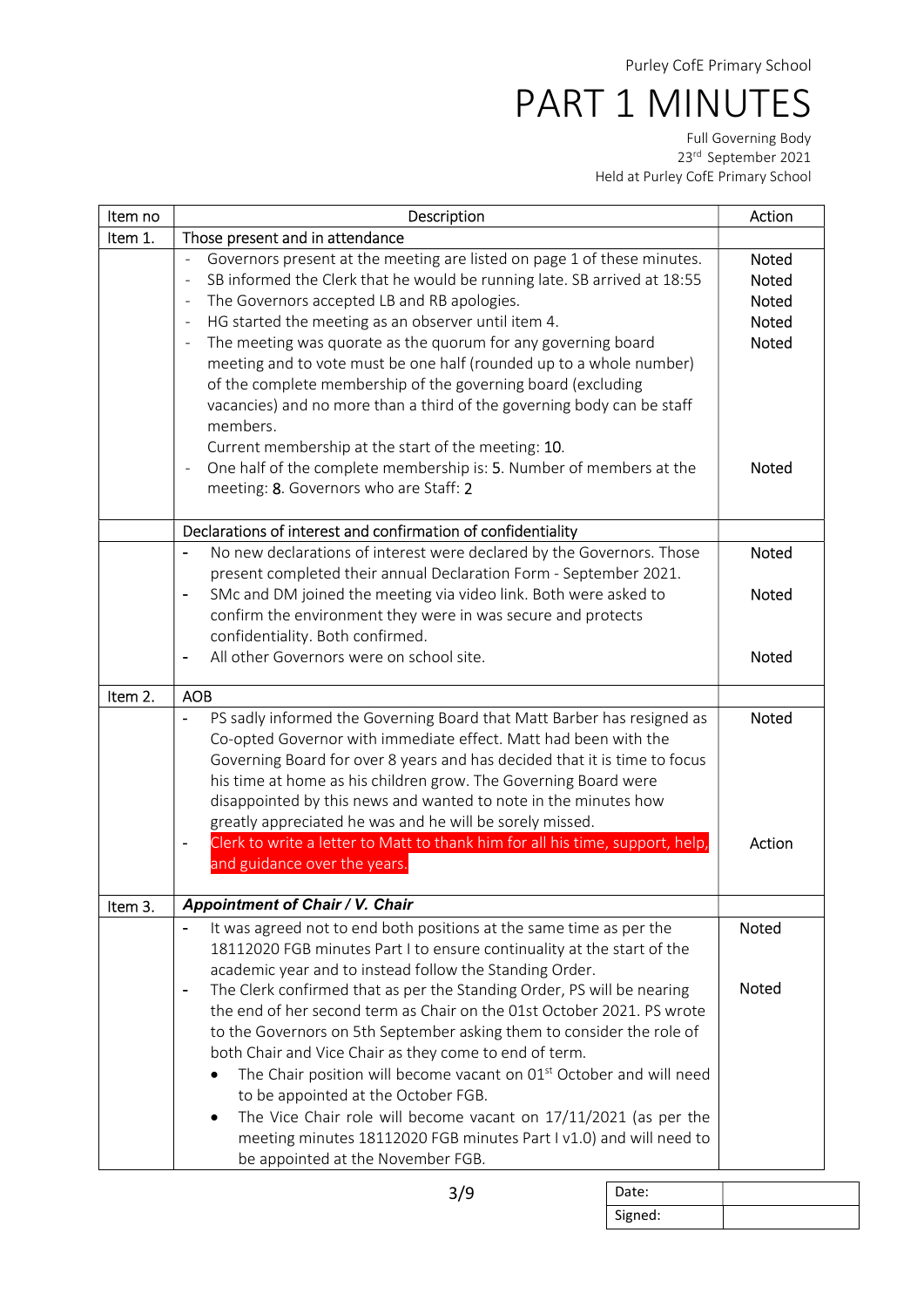| Item 4. | <b>Appointment of Hayley Gittins and Ruth Bennie</b>                                                                                                                                                                                                                                                                                           |              |
|---------|------------------------------------------------------------------------------------------------------------------------------------------------------------------------------------------------------------------------------------------------------------------------------------------------------------------------------------------------|--------------|
|         | HG joined as an observer with expectation of joining the Governing<br>Board as a Co-opted Governor.                                                                                                                                                                                                                                            | <b>Noted</b> |
|         | KF and PS know HG well and believe the skills and experience HG will                                                                                                                                                                                                                                                                           | <b>Noted</b> |
|         | bring to the board will be invaluable.<br>HG gave an introduction into her experience and background including<br>$\blacksquare$                                                                                                                                                                                                               | <b>Noted</b> |
|         | her experience at West Berkshire Council working in education, her<br>previous experience as a Governor/Chair and her experience and work in<br>the fields of modern language, literacy development, and dyslexia.                                                                                                                             |              |
|         | HG was asked to leave the room. The Governors voted unanimously in<br>$\blacksquare$<br>favour of HG joining the Governing Board. HG re-joined the Governing<br>Board as a Co-opted Governor. HG term of office begins on 23/09/2021<br>and will expire on 22/09/2025.                                                                         | Noted        |
|         | HG completed all the required forms and an ID check was performed by<br>$\blacksquare$<br>the Clerk before the appointment.                                                                                                                                                                                                                    | <b>Noted</b> |
|         | RB was appointed by the Oxford Diocesan as a Foundation Governor at<br>$\overline{\phantom{a}}$                                                                                                                                                                                                                                                | Noted        |
|         | Purley for a four-year term of office with effect from Wednesday,<br>September 01, 2021 and end on Sunday, August 31, 2025. The                                                                                                                                                                                                                |              |
|         | Governing Board will formally appoint RB at the next FGB.                                                                                                                                                                                                                                                                                      |              |
|         |                                                                                                                                                                                                                                                                                                                                                |              |
| Item 5. | <b>New Year - New Governance</b>                                                                                                                                                                                                                                                                                                               |              |
|         | PS formally opened the conversation with a prayer.                                                                                                                                                                                                                                                                                             | Noted        |
|         | PS personally thanked all the Governors for their past commitment and<br>$\blacksquare$<br>hard work and for the effort that will be required for the coming<br>academic year. LB was directly thanked for her 'behind the scenes<br>chairing' and stepping up to assist PS/KF whilst they deal with the<br>challenges over the coming months. | Noted        |
|         | SIAMS is expected before Christmas 2021.                                                                                                                                                                                                                                                                                                       | <b>Noted</b> |
|         | Governors need to be aware of our challenges; those that we know<br>about and those that are yet to come.                                                                                                                                                                                                                                      | Noted        |
|         | One of our first challenges is fulfilling our Chair position and ensuring a<br>$\blacksquare$<br>succession plan is in place for the future.                                                                                                                                                                                                   | <b>Noted</b> |
|         | We have staff changes and challenges that we must be aware of as<br>Governors whilst ensuring the children remain unaware and unaffected.<br>We have to ride the waves.                                                                                                                                                                        | <b>Noted</b> |
|         | The Governors were asked to cite the school's strap line: Learn to love,<br>$\blacksquare$<br>love to learn. KF reiterated where it came from: 'Let all that you do be<br>done with love', 1 Corinthians 16:14.                                                                                                                                | Noted        |
|         | KF touched upon the school's Mission, Values, and the Purley Paragon<br>$\overline{a}$                                                                                                                                                                                                                                                         | <b>Noted</b> |
|         | and asked Governors to ensure they are comfortable with them.                                                                                                                                                                                                                                                                                  |              |
|         | For 2022 to 2027 our vision will be up for discussion. We as a school<br>along with the Parents, Staff, Children, and Governors will need to re-                                                                                                                                                                                               | <b>Noted</b> |
|         | evaluate what our vision is.                                                                                                                                                                                                                                                                                                                   |              |
|         | How can we as Governors re-group especially with what the last year<br>$\blacksquare$                                                                                                                                                                                                                                                          | <b>Noted</b> |
|         | has thrown at us? We need to be ready when the external agencies                                                                                                                                                                                                                                                                               |              |
|         | come to visit our school.                                                                                                                                                                                                                                                                                                                      |              |

| Date:   |  |
|---------|--|
| Signed: |  |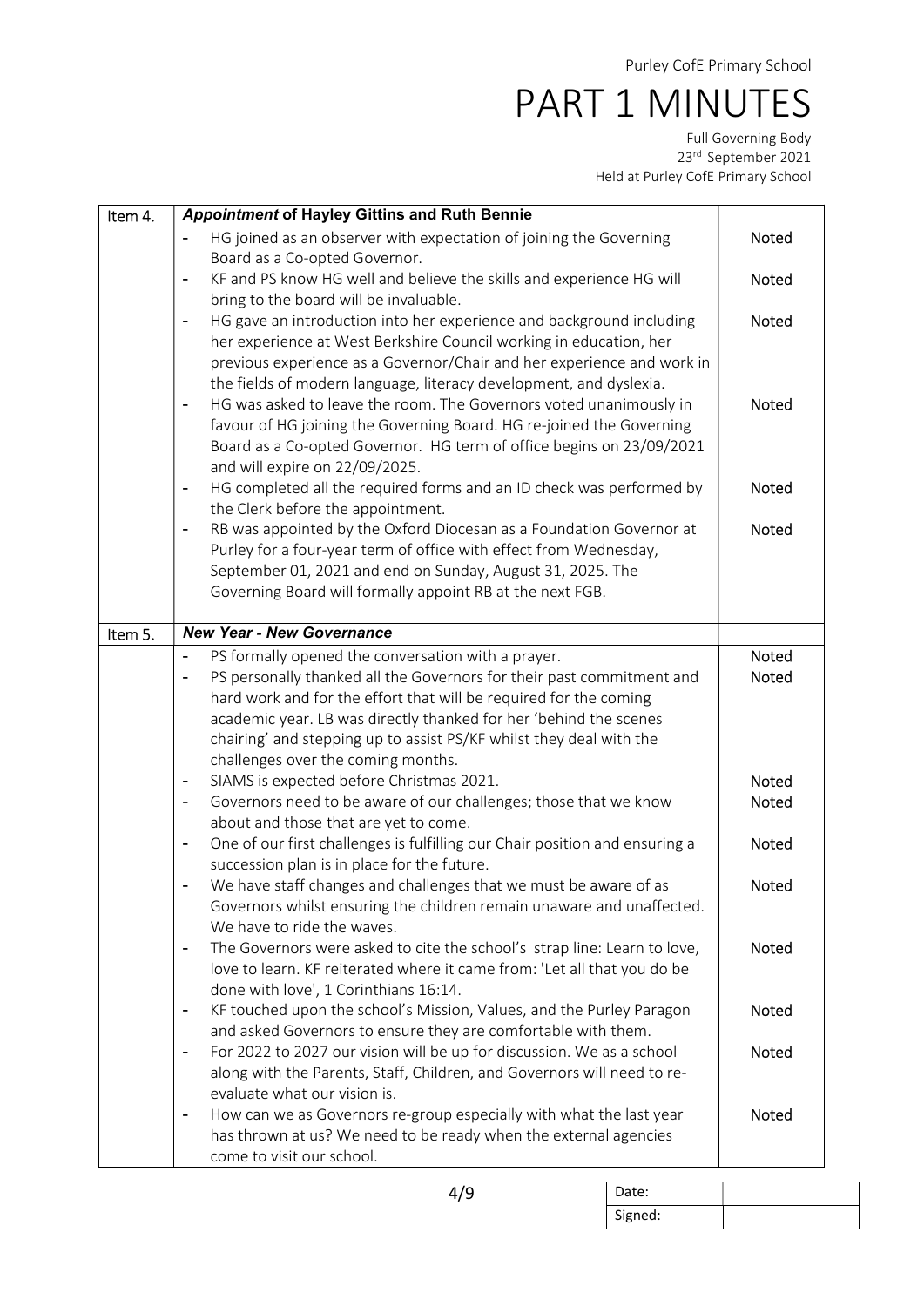|         | <b>SIAMS</b>                                                                                                                                                                                                                                                                                                                          |              |
|---------|---------------------------------------------------------------------------------------------------------------------------------------------------------------------------------------------------------------------------------------------------------------------------------------------------------------------------------------|--------------|
|         | PS provided all Governors with information on SIAMS, Ofsted and the<br>$\blacksquare$<br>Governors UK Facebook site. Tonight the focus will be on SIAMS. PS<br>asked the Governors if they would know what to say if they were                                                                                                        | Noted        |
|         | approached by the SIAMS inspector?<br>For SIAMS there are 7 stands that underpin our vision as Governors,<br>$\blacksquare$<br>Staff and Pupils. The inspectors will not be focusing on data. They will be<br>focusing on the previous Ofsted and SIAMS report, FADE reports, the                                                     | <b>Noted</b> |
|         | website and Governor reports. Curriculum will be at the top of the list.<br>This is about being excellent not getting excellent in our inspection. We<br>$\blacksquare$<br>want a solid 'Good' rating for Purley.                                                                                                                     | Noted        |
|         | We want the inspectors to see and feel our school and embrace our<br>$\blacksquare$<br>vision and values the way we do in our everyday learning. Our values are<br>naturally driven in every lesson.                                                                                                                                  | Noted        |
|         | As Governors, Staff, Children, and Parents we need to understand how<br>$\blacksquare$<br>we live those values and demonstrate our understanding.<br>The Governors then worked together to populate the answers to the<br>$\overline{\phantom{0}}$                                                                                    | <b>Noted</b> |
|         | SIAMS Joint Governor Response Sept 2021 - please see separate sheet.<br>Governors wished to minute that they were very impressed with the<br>$\qquad \qquad \blacksquare$                                                                                                                                                             | Noted        |
|         | standard of year 6 leaver bibles provided by St. Marys and wanted to<br>extend a special thanks to the church.                                                                                                                                                                                                                        | <b>Noted</b> |
| Item 6. | <b>School Development Plan and Key Performance Measures</b>                                                                                                                                                                                                                                                                           |              |
|         | The two main priorities in the SDP are Recovery and Environment but<br>$\blacksquare$                                                                                                                                                                                                                                                 | <b>Noted</b> |
|         | how do we measure our success?                                                                                                                                                                                                                                                                                                        |              |
|         | The Governors worked through an example. Page 8: Focus on<br>$\overline{\phantom{a}}$<br>handwriting. How are we going to measure this? How are we going to                                                                                                                                                                           | Noted        |
|         | know this has been achieved?<br>We can hold conversations with the teachers.<br>$\circ$                                                                                                                                                                                                                                               |              |
|         | We can evaluate against the previous year.<br>$\circ$<br>We can talk about what we saw from our Governor visits.<br>$\circ$                                                                                                                                                                                                           |              |
|         | We need to be able to measure against each impact item. How well do<br>we know the curriculum?                                                                                                                                                                                                                                        | <b>Noted</b> |
|         | We need to use the Ofsted language of most children or some children.<br>Success is not always a percentage. Ofsted will not be looking at data;<br>we need something tangible to demonstrate our success.                                                                                                                            | Noted        |
|         | We need to know when it has been achieved.<br>$\overline{\phantom{0}}$                                                                                                                                                                                                                                                                | Noted        |
|         | Our reports and meetings as Governors need to ensure we are taking<br>$\blacksquare$<br>the SDP into consideration.                                                                                                                                                                                                                   | <b>Noted</b> |
|         | Maths was then worked though as another example:<br>$\overline{a}$<br>We have seen evidence of White Rose working across the whole<br>$\circ$<br>school. We can talk to the children and staff about how they feel<br>about White Rose.<br>Most pupils have demonstrated an improvement in maths when<br>$\circ$<br>using White Rose. | <b>Noted</b> |

| Date:   |  |
|---------|--|
| Signed: |  |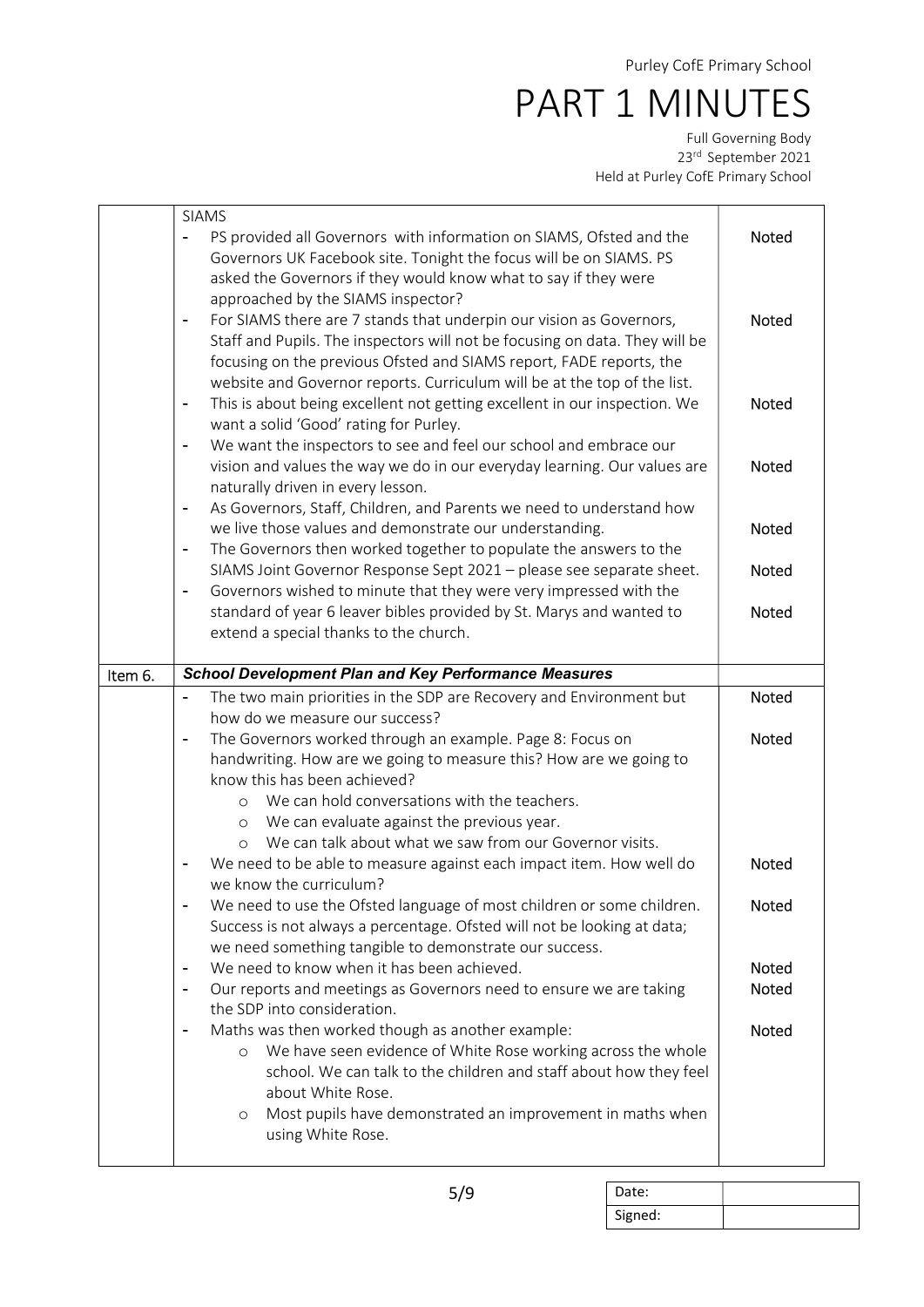|         | White Rose has helped teachers to divert their attention to<br>$\circ$                          |              |
|---------|-------------------------------------------------------------------------------------------------|--------------|
|         | other areas of teaching as the lessons White Rose provides                                      |              |
|         | comes with videos for the children to follow.                                                   |              |
|         | The videos deliver the lesson at the right level but also allows<br>$\circ$                     |              |
|         | others to also be able to deliver the lesson if the need arises                                 |              |
|         | such as a TA.                                                                                   |              |
|         | It is an extremely useful tool if we were to go into lockdown<br>$\circ$                        |              |
|         | again.                                                                                          |              |
|         | DB supports with the monitoring of KIRFS.<br>$\circ$                                            | <b>Noted</b> |
|         | We need to make sure that collectively, as Governors, we are using the                          |              |
|         | same language and grading. We can scrutinise the various areas in the                           |              |
|         | working groups and come back together at the November FGB to                                    |              |
|         | discuss.                                                                                        | Noted        |
|         | SB would like to see the Governor Visit form narrowed down so it                                |              |
|         | ensures SDP areas are evaluated and addressed as part of the visit.                             | Action       |
|         | PS to distribute a couple of normalised versions of other SDPs on                               |              |
|         | Governor Hub we the Governors can have a look at what other schools                             |              |
|         | have done.                                                                                      |              |
|         |                                                                                                 |              |
| Item 7. | <b>Headteacher Report (Verbal)</b>                                                              |              |
|         | It has been an absolute pleasure to have a more normal school this                              | <b>Noted</b> |
|         | term. The first Collective Worship was extremely moving, having                                 |              |
|         | everyone in the hall together. You could feel the emotion amongst the                           |              |
|         | children and staff.                                                                             |              |
|         | Risk assessment and management plans have been circulated. With<br>$\blacksquare$               | Noted        |
|         | constant changes, we will deal with every situation as it arises following                      |              |
|         | local authority and public health guidance.                                                     |              |
|         | We can see the impact of Covid on some of the younger children. They<br>$\blacksquare$          | <b>Noted</b> |
|         | have been more unsettled than usual and the school has a number of                              |              |
|         | speech and language referrals they are managing.                                                |              |
|         | KF has carried out a learning walk and saw every child taking learning                          | <b>Noted</b> |
|         | seriously in every class. The teachers as expected, were leading                                |              |
|         | motivational lessons, capturing their interest.                                                 |              |
|         | It has been a pleasure to welcome Dave Pickering on to the staff as                             | Noted        |
|         | temporary caretaker.                                                                            |              |
|         | Our INSET day in September started with a wellbeing workshop led by<br>$\overline{\phantom{a}}$ | <b>Noted</b> |
|         | Newbury Corn Exchange. The day then moved into Level 1 Universal                                |              |
|         | Safeguarding training and ended with a phonic session led by the Local                          |              |
|         | authority.                                                                                      |              |
|         | All Governors have received the new KSCIE, the updated Child<br>$\blacksquare$                  | <b>Noted</b> |
|         | protection policy and the procedures for managing sexual harassment.                            |              |
|         | Many of the Governors attended the Safeguarding training on 9 <sup>th</sup>                     |              |
|         |                                                                                                 |              |
|         |                                                                                                 |              |
|         | September. There have been three major changes in Safeguarding:                                 |              |
|         | sexual harassment, Low level concerns reporting and self-reporting.                             |              |
|         | These were covered off as part of the training.                                                 |              |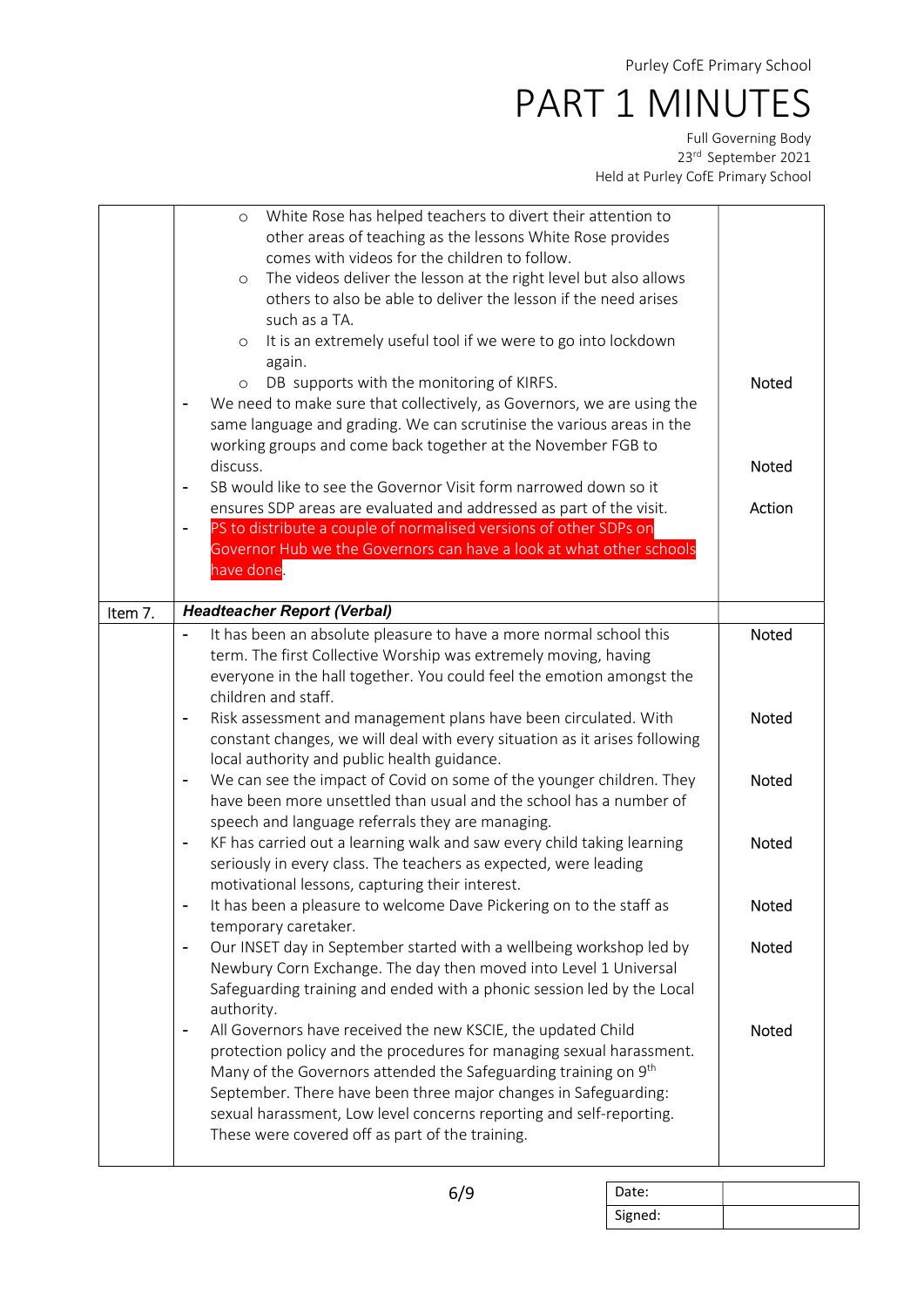| Item 8. | <b>Safeguarding</b>                                                                                          |              |
|---------|--------------------------------------------------------------------------------------------------------------|--------------|
|         | Face-to-face Safeguarding training was conducted on 9 <sup>th</sup> September for                            | Noted        |
|         | Governors.                                                                                                   |              |
|         | In October, LB and KF will meet to complete the 175 school's audit.<br>$\overline{\phantom{a}}$              | Noted        |
|         | Below are some of the questions with particular reference to Governors:                                      |              |
|         | Do all governors understand the importance of providing families with<br>$\blacksquare$                      | <b>Noted</b> |
|         | help a as soon as possible and how school provides that help?                                                |              |
|         | This is achieved via conversations, ELSA, training, the Emotional                                            |              |
|         | Health Academy.                                                                                              |              |
|         | Are your governors aware of the measures you are taking to prevent and<br>$\blacksquare$                     | Noted        |
|         | respond to peer on peer abuse?                                                                               |              |
|         | There are a number of policies and procedures that Governors<br>$\circ$                                      |              |
|         | must read. Jigsaw also addresses this subject and is woven                                                   |              |
|         | throughout the Jigsaw programme.                                                                             |              |
|         | Is your school safeguarding curriculum relevant to a diverse range of<br>groups of ethnic minorities, LGBTQ? | <b>Noted</b> |
|         | Our school has 20% BAME. The acronym BAME stands for Black,<br>$\circ$                                       |              |
|         | Asian and Minority Ethnic and is defined as all ethnic groups                                                |              |
|         | except White ethnic groups. Again, ethnic diversity in school                                                |              |
|         | comes up consistently in Jigsaw. The children were also exposed                                              |              |
|         | to the Black Lives Matter movement and black history month                                                   |              |
|         | All Governors understood.<br>$\overline{a}$                                                                  | <b>Noted</b> |
|         | Governors who were present signed off they had read the new Keeping                                          | <b>Noted</b> |
|         | children safe in education 2021 (publishing.service.gov.uk), Child                                           |              |
|         | Protection and Safeguarding Policy 2021-22, Procedures for Managing                                          |              |
|         | Sexual Harassment September 2021 and Valuing All God's Children July                                         |              |
|         | 2019. Those Governors who were not present will be asked to sign at                                          | Action       |
|         | the next FGB.                                                                                                |              |
| Item 9. | <b>Business Working group verbal report</b>                                                                  |              |
|         | DB has completed the Site and Safety walk around with the SBM and will<br>$\blacksquare$                     | <b>Noted</b> |
|         | be coming into the office to work with the SBM to review the folder.                                         |              |
|         | Policies are in hand and are under review.<br>$\overline{\phantom{a}}$                                       | <b>Noted</b> |
|         | As KF had mentioned, a temporary new caretaker has been taken on. DB                                         | Noted        |
|         | and the SBM to draft a list of tasks the caretaker will do. Statutory                                        |              |
|         | obligations will be prioritised first and ensure any budget is taking into                                   |              |
|         | account if necessary.                                                                                        |              |
|         | DB and AB have reviewed the website against the DfE obligations.<br>$\blacksquare$                           | Noted        |
|         | Out of Hours care is being reviewed; the SBM has sent out a<br>$\overline{\phantom{a}}$                      | <b>Noted</b> |
|         | questionnaire to parents to understand if Out of Hours care is required                                      |              |
|         | and if so, in what capacity.                                                                                 |              |
|         | Q: have you seen an uptake this term?                                                                        | Question     |
|         | A: yes, there has been a slight uptake. We need to figure out<br>$\circ$                                     |              |
|         | how we can make this work.                                                                                   |              |
|         |                                                                                                              |              |
|         |                                                                                                              |              |

| Date:   |  |
|---------|--|
| Signed: |  |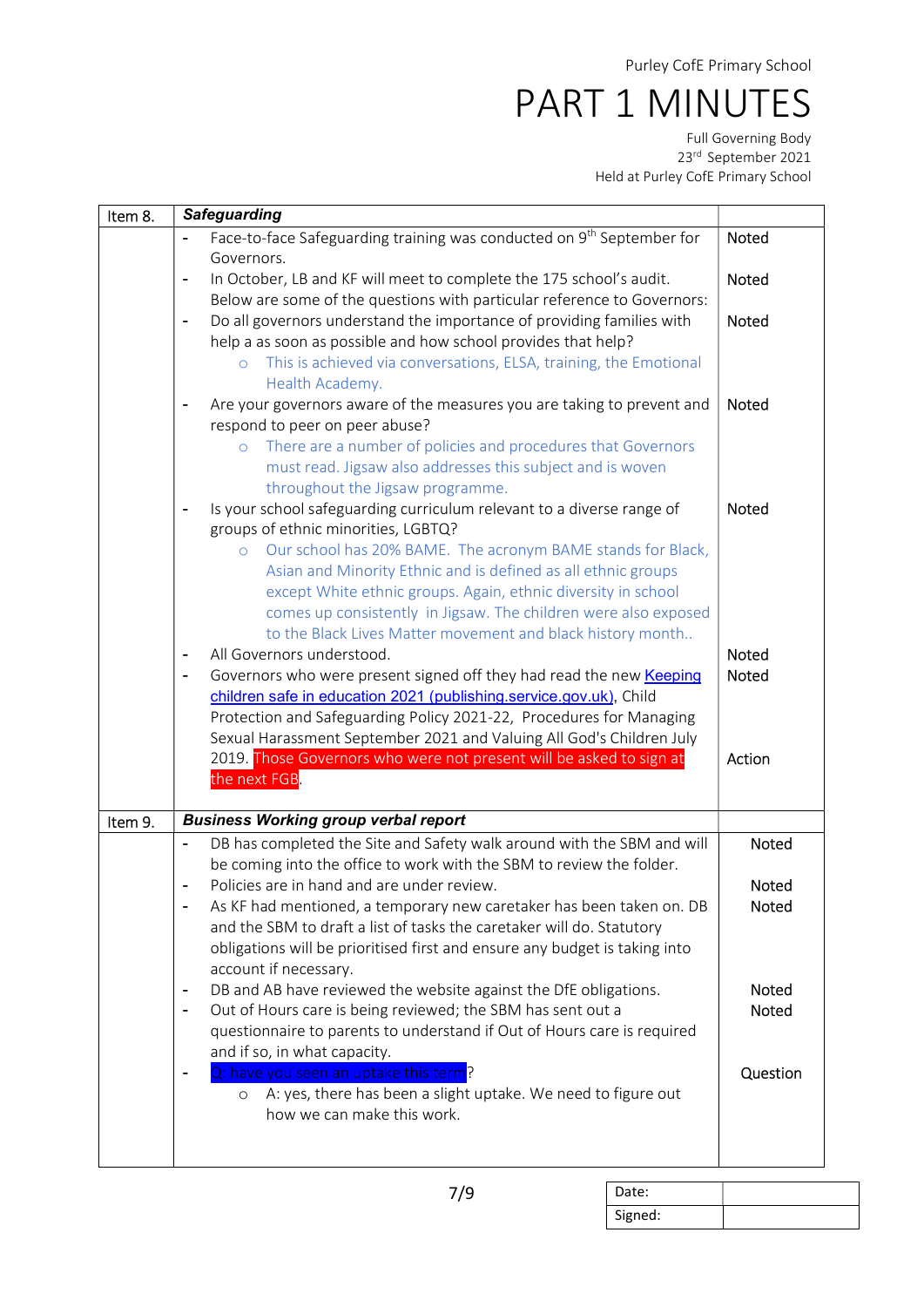Full Governing Body 23rd September 2021 Held at Purley CofE Primary School

| Item 10. | <b>Teaching &amp; Learning and Data group</b>                                                                                                                                                                                                                                                                                                                                                                                                                                                                                                                             |                  |
|----------|---------------------------------------------------------------------------------------------------------------------------------------------------------------------------------------------------------------------------------------------------------------------------------------------------------------------------------------------------------------------------------------------------------------------------------------------------------------------------------------------------------------------------------------------------------------------------|------------------|
|          | Deferred to the next FGB.                                                                                                                                                                                                                                                                                                                                                                                                                                                                                                                                                 | <b>Noted</b>     |
| Item 11. | <b>Policies</b>                                                                                                                                                                                                                                                                                                                                                                                                                                                                                                                                                           |                  |
|          | Apart from some minor changes as highlighted by AB, the following<br>Policies were all Approved:<br>Charging for School Activities Policy September 2021<br>$\circ$<br>Health and Safety Policy September 2021<br>$\circ$<br>Standing Order - September 2021<br>O<br>Collective Worship Policy September 2021<br>O<br>Lettings and Conditions of Hire Policy September 2021<br>$\circ$<br>Security and CCTV Policy September 2021<br>$\circ$<br>Debt Recovery Policy September 2021<br>$\circ$<br>To help the Governors to understand the policy review process the Clerk | Approved         |
|          | will create a policy flowchart and present this at the next FGB.                                                                                                                                                                                                                                                                                                                                                                                                                                                                                                          | Action           |
| Item 12. | <b>Training and Forum Update</b>                                                                                                                                                                                                                                                                                                                                                                                                                                                                                                                                          |                  |
|          | The Clerk has provided a list of relevant training from Governor Services<br>in the document titled: Training available via Governor Services<br>September 2021. This also includes Health and Safety courses. The<br>Governors were asked to take a look and let the Clerk know if there is<br>any training they would like to be booked on.                                                                                                                                                                                                                             | <b>Noted</b>     |
|          | Clerk to book RB, HG and SMc on to New to Governance 1 and 2.                                                                                                                                                                                                                                                                                                                                                                                                                                                                                                             | Action           |
|          | HG will need to complete the universal safeguarding training being held<br>by Governor Services as she was unable to attend the face-to-face<br>training with KF on the 9th Oct. Clerk to arrange.                                                                                                                                                                                                                                                                                                                                                                        | Action           |
|          | Robin is currently on sick leave; therefore, the training on the 30th<br>-<br>September will not be able to go ahead and will be rescheduled for a<br>later date if still required.                                                                                                                                                                                                                                                                                                                                                                                       | Noted            |
| Item 13. | <b>Approval of Minutes</b>                                                                                                                                                                                                                                                                                                                                                                                                                                                                                                                                                |                  |
|          | The following minutes were agreed, approved and signed by the Chair:<br>14072021 FGB minutes Part 1 v1.0<br>$\circ$                                                                                                                                                                                                                                                                                                                                                                                                                                                       | Approved         |
| Item 14. | Matters arising from the meetings aforementioned                                                                                                                                                                                                                                                                                                                                                                                                                                                                                                                          |                  |
|          | Clerk to send meeting invite for HG and RB to do a dry run thorough of<br>$\overline{\phantom{a}}$<br>the Induction Documentation which AB as created.<br>The Clerk updated the spreadsheet prior to the meeting. This is a<br>working document.                                                                                                                                                                                                                                                                                                                          | Action           |
| Item 15. | <b>AOB</b>                                                                                                                                                                                                                                                                                                                                                                                                                                                                                                                                                                |                  |
|          | AB and SMc will not be able to attend the FGB on 14 <sup>th</sup> October.                                                                                                                                                                                                                                                                                                                                                                                                                                                                                                | Noted            |
| Item 16. | Declarations of interest and new academic forms                                                                                                                                                                                                                                                                                                                                                                                                                                                                                                                           |                  |
|          | Governor Declarations, Code of Conduct and register of Business<br>Interests forms understanding from SMC, LB and RB.                                                                                                                                                                                                                                                                                                                                                                                                                                                     | Action<br>Action |

Date: Signed: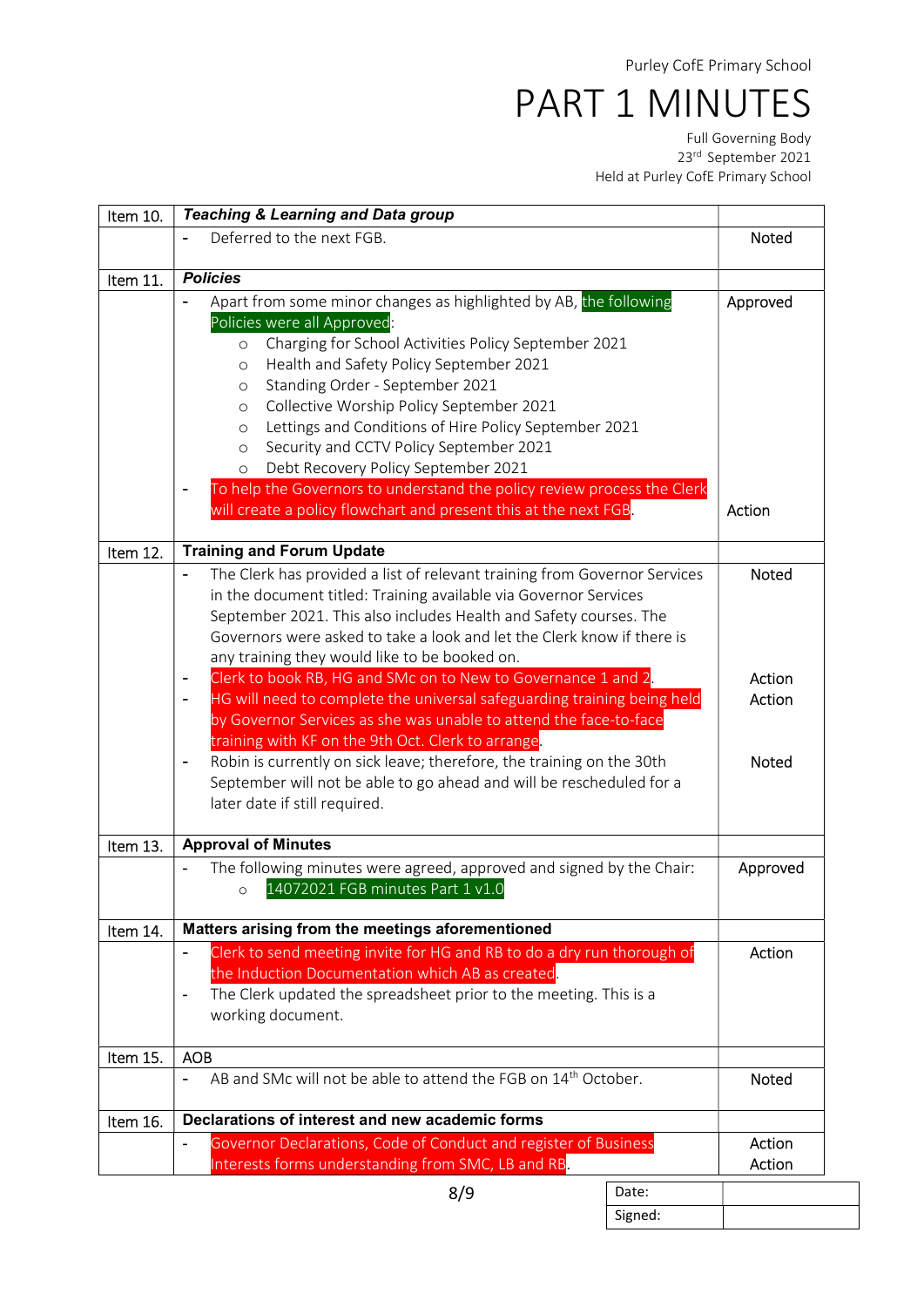Purley CofE Primary School

PART 1 MINUTES

Full Governing Body 23rd September 2021 Held at Purley CofE Primary School

- Governors reminded to reset School and Governor Hub passwords.

Date of the next full governing body meeting: Thursday 14<sup>th</sup> October 2021, 6.30pm at Purley CofE Primary School.

Signed:

Date:

| Date:   |  |
|---------|--|
| Signed: |  |